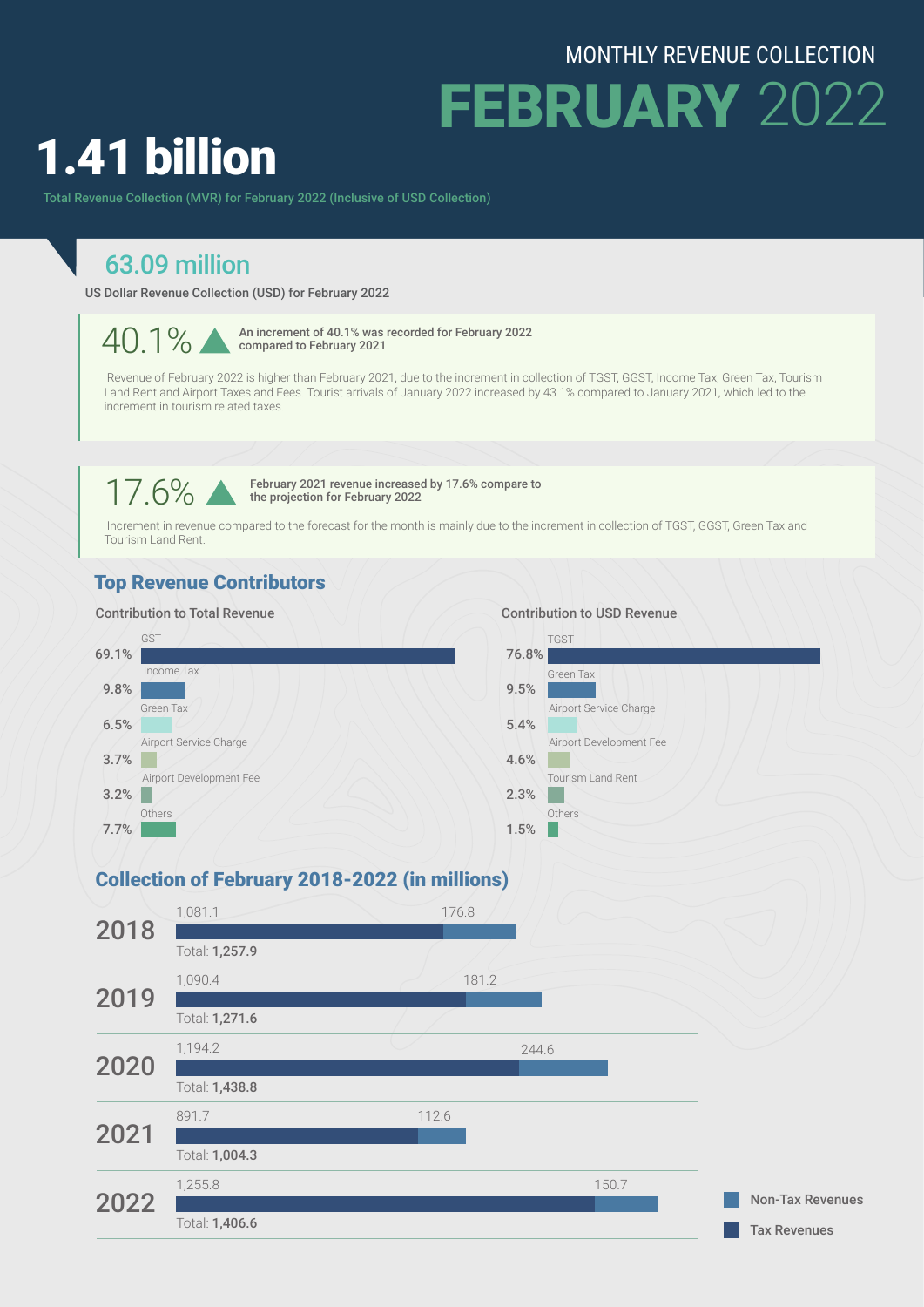|                                                                                                                                                                                                                                                                                                                                             |                             |                                  | <b>February 2022</b>             |                              | Share of              |                                |                                  | <b>January - February 2022</b>       | <b>Share of</b>  |
|---------------------------------------------------------------------------------------------------------------------------------------------------------------------------------------------------------------------------------------------------------------------------------------------------------------------------------------------|-----------------------------|----------------------------------|----------------------------------|------------------------------|-----------------------|--------------------------------|----------------------------------|--------------------------------------|------------------|
|                                                                                                                                                                                                                                                                                                                                             |                             | <b>MVR</b>                       | <b>USD</b>                       | <b>Total (MVR)</b>           | Revenue<br>89.3%      | <b>MVR</b>                     | <b>USD</b>                       | <b>Total (MVR)</b>                   | Revenue<br>88.1% |
| <b>Tax Revenues</b>                                                                                                                                                                                                                                                                                                                         | $2022 - 5$<br>$2021 -$      | 359,853,743<br>297,287,670       | 58,498,499<br>38,786,651         | 1,255,823,229<br>891,707,371 | 88.8%                 | 1,506,860,921<br>1,311,170,423 | 119,211,793<br>79,862,528        | 3,333,508,706<br>2,535,397,800       | 90.4%            |
| <b>Departure Tax</b>                                                                                                                                                                                                                                                                                                                        | $2022 - 5$<br>$2021 -$      | $^{\circ}$<br>$\Omega$           | 3.391.912<br>2,495,360           | 51,992,302 个<br>38,253,990   | 3.7%<br>3.89          | $^{\circ}$<br>$\mathbf 0$      | 6,687,866<br>4,329,412           | 102,518,735<br>66,280,824            | 2.7%<br>2.4%     |
| <b>Business Profit Tax</b>                                                                                                                                                                                                                                                                                                                  | $2022 -$                    | 2,069,353                        | 875<br>409,566                   | 2,082,762                    | 0.1%                  | 16,139,173                     | 33,657                           | 16,655,039                           | 0.4%<br>0.8%     |
| <b>Business Profit Tax</b>                                                                                                                                                                                                                                                                                                                  | $2021 -$<br>$2022 - 5$      | 7.071.303<br>2,056,900           | 875                              | 8.422.434<br>2,070,309       | 0.8%<br>₩<br>0.1%     | 18,969,377<br>12,528,645       | 613,017<br>33,657                | 23,440,902<br>13,044,512             | 0.3%             |
| <b>Withholding Tax</b>                                                                                                                                                                                                                                                                                                                      | $2021 -$<br>$2022 - 5$      | 6,529,867<br>12,453              | 409,566<br>$\mathbf 0$           | 7,880,998<br>12,453          | 0.8%<br>0.0%          | 17,738,441<br>3,610,527        | 613,017<br>$\pmb{0}$             | 22,209,966<br>3,610,527 个            | 0.8%<br>0.1%     |
|                                                                                                                                                                                                                                                                                                                                             | $2021 - 5$<br>$2022 - 5$    | 541,436<br>127,426,879           | $\overline{0}$<br>702,494        | 541,436<br>138,208,756       | 0.19<br>9.8%          | 1,230,936<br>971,528,854       | $\bf{0}$<br>2,042,670            | 1,230,936<br>1,002,852,222           | 0.0%<br>26.5%    |
| <b>Income Tax</b>                                                                                                                                                                                                                                                                                                                           | $2021 -$<br>$2022 - 5$      | 103.240.479<br>26,831,254        | $\Omega$<br>442,340              | 108.163.532<br>33,619,550    | 10.8%<br>ŵ<br>2.4%    | 879,764,606<br>369,825,438     | 2.069.867<br>1,728,399           | 916.434.736<br>396,328,030           | 32.7%<br>10.5%   |
| Income Tax - Companies and non-individuals                                                                                                                                                                                                                                                                                                  | $2021 - 3$                  | 37.241.334                       | $\overline{0}$                   | 42.164.387                   | 4.2%                  | 389.671.965                    | 2,033,080                        | 425,777,028                          | 15.29            |
| Non-Resident Withholding Tax                                                                                                                                                                                                                                                                                                                | $2022 - 5$<br>$2021 - 5$    | 81,624,272<br>54,335,744         | $\pmb{0}$<br>$\overline{0}$      | 81,624,272 个<br>54,335,744   | 5.8%<br>5.4%          | 218,668,125<br>129,291,639     | $\pmb{0}$<br>$\overline{0}$      | 218,668,125<br>129,291,639           | 5.8%<br>4.6%     |
| Individual Income Tax                                                                                                                                                                                                                                                                                                                       | $2022 - 5$<br>$2021 - 5$    | 18,971,353<br>11,663,401         | 260,153<br>$\overline{0}$        | 22,964,934<br>11,663,401     | 个<br>1.6%<br>1.2%     | 65,448,870<br>52,714,309       | 314,271<br>$\bf{0}$              | 70,269,646<br>53,251,270             | 1.9%<br>1.9%     |
| <b>Individual Income Tax</b>                                                                                                                                                                                                                                                                                                                | $2022 -$<br>$2021 - 3$      | 2,068,841<br>2,299,196           | 260,153<br>$\mathbf 0$           | 6,062,422<br>2.299.196       | 0.4%<br>0.2%          | 32,656,524<br>35,169,603       | 314,271<br>34,951                | 37,477,300 个<br>35,706,563           | 1.0%<br>1.3%     |
| <b>Employee Withholding Tax</b>                                                                                                                                                                                                                                                                                                             | $2022 - 5$<br>$2021 -$      | 16,902,513<br>9,364,205          | $\overline{0}$<br>$\overline{0}$ | 16,902,513 个<br>9,364,205    | 1.2%<br>0.9%          | 32,792,346<br>17,544,706       | $\pmb{0}$<br>$\overline{0}$      | 32,792,346 个<br>17,544,706           | 0.9%<br>0.6%     |
| <b>Transport Operator Income Tax</b>                                                                                                                                                                                                                                                                                                        | $2022 - 5$                  | $\mathbf 0$                      | $\mathbf 0$                      | $\mathbf{0}$                 | $\Rightarrow$<br>0.0% | $\mathbf 0$<br>$\overline{0}$  | $\mathbf{0}$                     | $\mathbf{0}$                         | 0.0%             |
| <b>Bank Income Tax</b>                                                                                                                                                                                                                                                                                                                      | $2021 - 5$<br>$2022 - 5$    | $\bf{0}$<br>$\mathbf{0}$         | $\bf{0}$<br>$\overline{0}$       | $\bf{0}$<br>0 <sup>2</sup>   | 0.0%<br>0.0%          | 317.586.421                    | 1,837<br>$\overline{0}$          | 28,106<br>317.586.421 个              | 0.0%<br>8.4%     |
| Green Tax                                                                                                                                                                                                                                                                                                                                   | $2021 -$<br>$2022 - 5$      | $\mathbf{0}$<br>0                | $\mathbf 0$<br>5,972,513         | 91,437,790 个                 | 0.0%<br>6.5%          | 308,086,694<br>$\mathbf 0$     | $\bf{0}$<br>12,182,188           | 308,086,694<br>186,631,550           | 11.09<br>4.9%    |
| <b>Goods and Services Tax</b>                                                                                                                                                                                                                                                                                                               | $2021 -$<br>$2022 - 5$      | $\Omega$<br>230,357,510          | 4.146.029<br>48,429,802          | 63.543.335<br>972,087,733 个  | 6.3%<br>69.1%         | $\Omega$<br>519,192,894        | 7.886.431<br>98,264,509          | 120,893,509<br>2,024,837,273         | 4.3%<br>53.5%    |
|                                                                                                                                                                                                                                                                                                                                             | $2021 - 3$<br>$2022 - 5$    | 186,423,289<br>230,357,510       | 31,735,697<br>$\mathbf 0$        | 672,771,482<br>230,357,510   | 67.0%<br>16.4%        | 411,203,505<br>519,192,894     | 64,963,800<br>$\mathbf{0}$       | 1,407,114,894<br>519,192,894         | 50.29<br>13.7%   |
| Goods and Services Tax (General Sector)                                                                                                                                                                                                                                                                                                     | $2021 - 5$<br>$2022 -$      | 186,411,169<br>$\overline{0}$    | $\overline{0}$<br>48,429,802     | 186,411,169<br>741,730,223   | 18.6%<br>52.7%        | 410,881,396<br>$\overline{0}$  | $\bf{0}$<br>98,264,509           | 410,881,396<br>1,505,644,379         | 14.6%<br>39.8%   |
| Goods and Services Tax (Tourism Sector)                                                                                                                                                                                                                                                                                                     | $2021 -$                    | 12,120                           | 31,735,697                       | 486,360,313                  | 48.4%                 | 322,109                        | 64,963,800                       | 996,233,498                          | 35.5%            |
| Land Sales Tax                                                                                                                                                                                                                                                                                                                              | $2022 - 5$<br>$2021 - 3$    | $\pmb{0}$<br>$\mathbf 0$         | 0<br>$\overline{0}$              | 0<br>$\overline{0}$          | Ð<br>0.0%<br>0.0%     | 0<br>$\theta$                  | 0<br>$\mathbf 0$                 | 0<br>0                               | 0.0%<br>0.0%     |
| <b>Remittance Tax</b>                                                                                                                                                                                                                                                                                                                       | $2022 - 5$<br>$2021 -$      | $\mathbf 0$<br>$\bf{0}$          | 904<br>0                         | 13,885 个<br>$\theta$         | 0.0%<br>0.0%          | $\mathbf 0$<br>0               | 904<br>0                         | 13,885 个                             | 0.0%<br>0.0%     |
| <b>Revenue Stamp</b>                                                                                                                                                                                                                                                                                                                        | $2022 - 5$<br>$2021 -$      | $\overline{0}$<br>552,599        | $\overline{0}$<br>$\Omega$       | $0 - \frac{1}{2}$<br>552.599 | 0.0%<br>0.1%          | $\overline{0}$<br>1,232,935    | $\overline{0}$<br>$\mathbf 0$    | 0 <sub>0</sub><br>1,232,935          | 0.0%<br>0.0%     |
| <b>Non-Tax Revenues</b>                                                                                                                                                                                                                                                                                                                     | $2022 -$<br>2021            | 80,045,656                       | 4,595,658                        | 150,737,737                  | 10.79                 | 162,574,192                    | 18.791.293                       | 451,162,875<br>269,560,469           | 11.9%            |
| <b>Airport Development Fee</b>                                                                                                                                                                                                                                                                                                              | $\rightarrow$<br>$2022 - 5$ | 57,951,870<br>$^{\circ}$         | 3,547,088<br>2,908,845           | 112,561,041<br>44,854,390    | 11.2%<br>3.2%         | 129,036,056<br>$\circ$         | 9,139,252<br>6.209.496           | 95,750,428                           | 9.6%<br>2.5%     |
| <b>Construction Period Extension Fee</b>                                                                                                                                                                                                                                                                                                    | $2021 -$<br>$2022 -$        | $\mathbf 0$<br>$\overline{0}$    | 2,525,069<br>$\overline{0}$      | 38,936,564<br>$\overline{0}$ | 3.9%<br>D<br>0.0%     | $\pmb{0}$<br>$\pmb{0}$         | 4,384,050<br>$\overline{0}$      | 67,602,051<br>$0$ $\Rightarrow$      | 2.4%<br>0.0%     |
|                                                                                                                                                                                                                                                                                                                                             | $2021 -$<br>$2022 - 5$      | $\circ$<br>$\pmb{0}$             | $\theta$<br>$\overline{0}$       | $\mathbf 0$<br>$\pmb{0}$     | 0.0%<br>⋑<br>0.0%     | $\mathbf 0$<br>$\pmb{0}$       | 0<br>0                           | $\circ$<br>0 <sub>0</sub>            | 0.0%<br>0.0%     |
| <b>Corporate Social Responsibility Fee</b>                                                                                                                                                                                                                                                                                                  | $2021 -$<br>$2022 -$        | $\mathbf 0$<br>3,408,972         | $\overline{0}$<br>93.970         | $\overline{0}$<br>4,849,781  | 0.0%<br>0.3%          | $\theta$<br>7.424.176          | 40,500<br>184,485                | 614,385<br>10,252,233                | 0.0%<br>0.3%     |
| <b>Business Permits</b>                                                                                                                                                                                                                                                                                                                     | $2021 -$<br>$2022 - 5$      | 2,738,289<br>1,684,400           | 122,135<br>$\mathbf 0$           | 4,610,578<br>1,684,400       | 0.5%<br>0.1%          | 7,076,223<br>3,914,784         | 225,775<br>$\overline{0}$        | 10,538,461<br>3,914,784              | 0.4%<br>0.1%     |
| <b>Company Annual Fee</b>                                                                                                                                                                                                                                                                                                                   | $2021 -$                    | 1,403,322                        | $\overline{0}$<br>$\bf{0}$       | 1,403,322                    | 0.1%<br>ψ             | 4,305,552                      | $\bf{0}$                         | 4,305,552                            | 0.29             |
| <b>Company Registration Fee</b>                                                                                                                                                                                                                                                                                                             | $2022 - 5$<br>$2021 -$      | 202,311<br>275.076               | $\overline{0}$                   | 202,311<br>275,076           | 0.0%<br>0.0%          | 436,591<br>494,038             | $\pmb{0}$<br>$\bf{0}$            | 436,591<br>494,038                   | 0.0%<br>0.0%     |
| Foreign Investment Administration Fee                                                                                                                                                                                                                                                                                                       | $2022 -$<br>$2021 - 5$      | 386,200<br>77,100                | 15,000<br>15,000                 | 615,950<br>307,150           | ۰<br>0.0%<br>0.0%     | 617,500<br>77,100              | 50,000<br>25,020                 | 1,383,750<br>460,456                 | 0.0%<br>0.0%     |
| <b>Tourism Registration and License Fee</b>                                                                                                                                                                                                                                                                                                 | $2022 - 5$<br>$2021 -$      | 70,000<br>10,200                 | 43,470<br>99,135                 | 736,799<br>1,529,941         | ŵ<br>0.1%<br>0.2%     | 105,000<br>49,764              | 85,485<br>183,755                | 1,415,525<br>2,868,404               | 0.0%<br>0.19     |
| <b>Other Business Permits</b>                                                                                                                                                                                                                                                                                                               | $2022 -$<br>$2021 -$        | 1,066,061<br>972,591             | 35,500<br>8,000                  | 1,610,321<br>1,095,089       | 个<br>0.1%<br>0.1%     | 2,350,301<br>2,149,769         | 49,000<br>17,000                 | 3,101,584<br>2,410,012               | 0.1%<br>0.1%     |
| <b>Fines</b>                                                                                                                                                                                                                                                                                                                                | $2022 - 5$<br>$2021 -$      | 7,838,439<br>8,627,557           | 75,326<br>115,488                | 8,993,362<br>10,396,101      | Ψ<br>0.6%<br>1.0%     | 15,456,354<br>19,837,374       | 209,418<br>231,532               | 18,668,599<br>23,385,009             | 0.5%<br>0.8%     |
| <b>Land Acquisition and Conversion Fee</b>                                                                                                                                                                                                                                                                                                  | $2022 -$                    | $\mathbf 0$                      | 44,774                           | 685,491                      | 个<br>0.0%             | $\mathbf 0$                    | 44,774                           | 685,491 个                            | 0.0%             |
| Lease Period Extension Fee                                                                                                                                                                                                                                                                                                                  | $2021 -$<br>$2022 -$        | $\bf{0}$<br>$\overline{0}$       | 0<br>$\overline{0}$              | 0<br>0 <sup>2</sup>          | 0.0%<br>0.0%          | 0<br>$\overline{0}$            | $\circ$<br>5,000,000             | $\mathbf 0$<br>76,550,000            | 0.0%<br>2.0%     |
|                                                                                                                                                                                                                                                                                                                                             | $2021 -$<br>$2022 -$        | $\Omega$<br>8,488,696            | $\theta$<br>$\pmb{0}$            | $\Omega$<br>8,488,696 个      | 0.0%<br>0.6%          | $\Omega$<br>18,076,759         | $\mathbf{0}$<br>22,850           | $\circ$<br>18,426,135                | 0.0%<br>0.5%     |
| Non-Tourism Property Income                                                                                                                                                                                                                                                                                                                 | $2021 -$<br>$2022 - 5$      | 7.900.496<br>6,809,706           | $\theta$<br>$\bf{0}$             | 7.900.496<br>6,809,706 ↓     | 0.8%<br>0.5%          | 18.281.526<br>13,806,270       | $\circ$<br>0                     | 18,281,526<br>13,806,270             | 0.7%<br>0.4%     |
| <b>Commercial Land Rent</b>                                                                                                                                                                                                                                                                                                                 | $2021 -$<br>$2022 - 5$      | 7,170,901<br>195,620             | $\overline{0}$<br>$\overline{0}$ | 7,170,901<br>195,620         | 0.7%<br>0.0%          | 14,309,692<br>336,240          | $\overline{0}$<br>$\overline{0}$ | 14,309,692<br>336,240                | 0.5%<br>0.0%     |
| <b>Government Buildings Rent</b>                                                                                                                                                                                                                                                                                                            | $2021 -$                    | 227,020                          | $\bf{0}$<br>$\overline{0}$       | 227,020                      | 0.0%<br>J.            | 486,040                        | $\pmb{0}$<br>$\bf{0}$            | 486,040                              | 0.0%             |
| <b>Industrial Land Rent</b>                                                                                                                                                                                                                                                                                                                 | $2022 -$<br>$2021 -$        | 24,407<br>47.272                 | $\overline{0}$                   | 24,407<br>47.272             | 0.0%<br>0.0%          | 118,628<br>123,522             | $\Omega$                         | 118,628<br>123,522                   | 0.0%<br>0.09     |
| Long-term Agricultural Leased Islands Rent                                                                                                                                                                                                                                                                                                  | $2022 - 5$<br>$2021 - 3$    | 710,114<br>390.893               | $\overline{0}$<br>$\overline{0}$ | 710,114<br>390,893           | 0.1%<br>0.0%          | 2,800,147<br>2.117.553         | 22,850<br>$\mathbf{0}$           | 3,149,523<br>2.117.553               | 0.1%<br>0.19     |
| <b>Uninhabited Islands Rent</b>                                                                                                                                                                                                                                                                                                             | $2022 -$<br>$2021 -$        | 748,849<br>64,410                | $\bf{0}$<br>$\overline{0}$       | 748,849<br>64,410            | 0.1%<br>0.0%          | 1,015,474<br>1,244,719         | 0<br>$\bf{0}$                    | 1,015,474<br>1,244,719               | 0.0%<br>0.0%     |
| Other Non-Tourism Property Income                                                                                                                                                                                                                                                                                                           | $2022 - 5$<br>$2021 -$      | $\overline{0}$<br>$\Omega$       | $\overline{0}$<br>$\bf{0}$       | 0 <sup>2</sup><br>$\Omega$   | 0.0%<br>0.0%          | $\overline{0}$<br>$\mathbf{0}$ | $\bf{0}$<br>$\pmb{0}$            | 0 <sup>2</sup><br>$\Omega$           | 0.0%<br>0.09     |
| <b>Proceeds from Sale of Assets</b>                                                                                                                                                                                                                                                                                                         | $2022 - 5$<br>$2021 -$      | 1,984,409<br>276.194             | $\overline{0}$<br>$\overline{0}$ | 1,984,409<br>276,194         | 0.1%<br>0.0%          | 2,810,315<br>1.194.201         | 0<br>$\mathbf{0}$                | 2,810,315<br>1.194.201               | 0.1%<br>0.0%     |
| Sale of Government Land                                                                                                                                                                                                                                                                                                                     | $2022 - 5$                  | 1,981,173                        | $\pmb{0}$                        | 1,981,173 个                  | 0.1%                  | 2,804,129                      | $\bf{0}$                         | 2,804,129 个                          | 0.1%             |
| Other Proceeds from Sale of Assets                                                                                                                                                                                                                                                                                                          | $2021 -$<br>$2022 - 5$      | 249,358<br>3,236                 | $\overline{0}$<br>$\mathbf 0$    | 249,358<br>3,236             | 0.0%<br>0.0%          | 1,133,859<br>6,186             | $\bf{0}$<br>0                    | 1,133,859<br>$6,186$ $\blacklozenge$ | 0.0%<br>0.0%     |
| <b>Resident Permit</b>                                                                                                                                                                                                                                                                                                                      | $2022 - 5$                  | 615,500                          | $\pmb{0}$                        | 615,500 $\sqrt$              | 0.0%                  | 1,214,250                      | $\pmb{0}$                        | 1,214,250                            | 0.0%             |
|                                                                                                                                                                                                                                                                                                                                             | $2021 - 5$<br>$2022 - 5$    | 15.915.620<br>4,833,797          | $\Omega$<br>$\pmb{0}$            | 15.915.620<br>4,833,797 个    | 1.6%<br>0.3%          | 37,757,770<br>9,527,648        | $\Omega$<br>$\pmb{0}$            | 37,757,770<br>9,527,648 个            | 1.3%<br>0.3%     |
| Royalties                                                                                                                                                                                                                                                                                                                                   | $2021 -$<br>$2022 - 5$      | 4.671.444<br>4,833,797           | 4.151<br>$\mathbf 0$             | 4.734.956<br>4,833,797       | 0.5%<br>0.3%          | 7.970.725<br>9,527,648         | 8.399<br>$\pmb{0}$               | 8.099.226<br>9,527,648               | 0.3%<br>0.3%     |
| <b>Duty Free Royalty</b>                                                                                                                                                                                                                                                                                                                    | $2021 -$<br>$2022 - 5$      | 4,671,444<br>$\mathbf{0}$        | $\overline{0}$<br>$\mathbf 0$    | 4,671,444<br>0 <sub>0</sub>  | 0.5%<br>0.0%          | 7,970,725<br>$\mathbf 0$       | $\overline{0}$<br>$\mathbf{0}$   | 7,970,725<br>0 <sub>0</sub>          | 0.3%<br>0.0%     |
| Fuel Re-export Royalty                                                                                                                                                                                                                                                                                                                      | $2021 - 5$                  | $\pmb{0}$                        | 4,151                            | 63,512                       | 0.0%                  | $\bf{0}$                       | 8,399                            | 128,501                              | 0.0%             |
| <b>Ownership Transfer Tax</b>                                                                                                                                                                                                                                                                                                               | $2022 - 5$<br>$2021 -$      | $\overline{0}$<br>$\overline{0}$ | $\overline{0}$<br>100,000        | 0 <sub>0</sub><br>1,536,000  | 0.0%<br>0.2%          | $\overline{0}$<br>$\circ$      | $\overline{0}$<br>100,000        | 0 <sub>0</sub><br>1,536,000          | 0.0%<br>0.1%     |
| <b>Tourism Land Rent</b>                                                                                                                                                                                                                                                                                                                    | $2022 - 5$<br>$2021 -$      | $\pmb{0}$<br>$\mathbf 0$         | 1,457,243<br>664,745             | 22,320,226<br>10,194,317     | 1.6%<br>1.0%          | $\pmb{0}$<br>$\theta$          | 6.963.270<br>4,076,946           | 106,808,185 个<br>62,530,440          | 2.8%<br>2.2%     |
| <b>Tourism Administration Fee</b>                                                                                                                                                                                                                                                                                                           | $2022 - 5$<br>$2021 - 3$    | $\mathbf 0$<br>$\mathbf 0$       | $\mathbf 0$<br>0                 | 0 <sup>2</sup><br>$\circ$    | 0.0%<br>0.0%          | 0<br>0                         | 100,000<br>0                     | 1,532,000 个                          | 0.0%<br>0.0%     |
| <b>Vehicle Fee</b>                                                                                                                                                                                                                                                                                                                          | $2022 - 5$<br>$2021 -$      | 11.834.095<br>10,834,338         | $\overline{0}$<br>$\Omega$       | 11,834,095<br>10,834,338     | 0.8%<br>1.1%          | 24.578.875<br>23,569,454       | $\overline{0}$<br>$\Omega$       | 24,578,875<br>23.569.454             | 0.6%<br>0.8%     |
| <b>Vessel Fee</b>                                                                                                                                                                                                                                                                                                                           | $2022 -$<br>$2021 -$        | 2,079,974<br>2.195.883           | 15,500<br>15,500                 | 2,316,214<br>2.433.828       | 0.2%                  | 4,341,942<br>4.870.816         | 57,000<br>39,500                 | 5,214,842<br>5,475,971               | 0.1%<br>0.2%     |
| <b>Work Permit Fee</b>                                                                                                                                                                                                                                                                                                                      | $2022 - 5$                  | 35,998,000                       | $\overline{0}$                   | 35,998,000 个                 | 0.2%<br>2.6%          | 69,091,500                     | $\mathbf 0$                      | 69,091,500 个                         | 1.8%             |
| Zakat al-mal                                                                                                                                                                                                                                                                                                                                | $2021 - 3$<br>$2022 - 5$    | 65,000<br>2,874,457              | $\overline{0}$<br>$\mathbf 0$    | 65,000<br>2,874,457          | 0.0%<br>0.2%          | 65,000<br>9.902.313            | $\mathbf 0$<br>$\mathbf 0$       | 65,000<br>$9.902.313$ +              | 0.0%<br>0.3%     |
|                                                                                                                                                                                                                                                                                                                                             | $2021 -$<br>$2022 - 5$      | 4,705,700<br>89,317              | $\theta$<br>$\overline{0}$       | 4,705,700<br>89,317 个        | 0.5%<br>0.0%          | 8,375,239<br>150,060           | 50<br>$\overline{0}$             | 8,375,997<br>150,060                 | 0.3%<br>0.0%     |
| <b>Others</b>                                                                                                                                                                                                                                                                                                                               | $2021 -$<br>2022            | 21.348<br>439,899,399            | $\Omega$<br>63,094,157           | 21.348<br>1,406,560,966      | 0.0%                  | 37.728<br>1,669,435,113        | 32.500<br>138,003,086            | 534.978<br>3,784,671,581             | 0.0%             |
| <b>Total</b><br>Collections are deposited to the Public Bank Account and transaction-level details of such deposits are furnished by the councils                                                                                                                                                                                           | $2021 - 3$                  | 355,239,540                      | 42,333,739                       | 1,004,268,412                |                       | 1,440,206,478                  | 89,001,779                       | 2,804,958,270                        |                  |
| Dishonored cheques are adjusted in the month to which the respective payment belongs.                                                                                                                                                                                                                                                       |                             |                                  |                                  |                              |                       |                                |                                  |                                      |                  |
| Note: Arrows indicate movement compared to corresponding period of previous year.<br>© 2021 Maldives Inland Revenue Authority   Support Service Directorate   Planning and Development Department                                                                                                                                           |                             |                                  |                                  |                              |                       |                                |                                  |                                      |                  |
| Date of Publication: Thursday, 10 March 2022<br>Departure Tax: Levied on passengers departing from the Maldives from an airport in the Maldives on or after 1 January 2022 at different rates based on the travel class.                                                                                                                    |                             |                                  |                                  |                              |                       |                                |                                  |                                      |                  |
| Business Permits: Company Annual Fee, Company Registration Fee, Co-operative Society Registration Fee, Co-operative Society Annual Fee, Foreign Business Fee,                                                                                                                                                                               |                             |                                  |                                  |                              |                       |                                |                                  |                                      |                  |
| Foreign Investment Administration Fee, Import Trade Fee, Trade Registry Fee, Restaurant, Café, Canteen Fee, Partnership Annual Fee, Dive school Reqistration Fee,<br>Guest House Registration Fee, Other Registrations & License Fees, Motor Vehicle and Vessel Registration Fee, Sale of Tender Documents, Bank Mortgage Registration Fee, |                             |                                  |                                  |                              |                       |                                |                                  |                                      |                  |
| Sole Traders Registration Fee, Sale of pass, Online Business and Activity Registration Fee<br>Royaldes: Duty Free Royalty, Fishing Royalty, Foreign Investment Royalty, Fuel Re-Export Royalty, Re-Export Royalty, Skipjack Industry Royalty, Yellowfin Tuna Export Royalty                                                                 |                             |                                  |                                  |                              |                       |                                |                                  |                                      |                  |
| Non-Tourism Property Income: Commercial Land Rent, Government Buildings Rent, Long-Term Agricultural Leased Islands Rent, Rent from Floating Jetty, Uninhabited Islands Rent<br>Proceeds from Sale of Assets: Sale of Government Buildings, Sale of Government Land, Sale of Items at Auction                                               |                             |                                  |                                  |                              |                       |                                |                                  |                                      |                  |
| Others: Reimbursement from previous year budget, Sadaqah, Repayment of student loan<br>Remittance Tax and Land Sales tax has been abolished as of 1 January 2020                                                                                                                                                                            |                             |                                  |                                  |                              |                       |                                |                                  |                                      |                  |
| * Resident Permit has been abolished as of 25 November 2020. Collection from then has been for past periods.<br>Revenue Stamp has been abolished as of 11 July 2021                                                                                                                                                                         |                             |                                  |                                  |                              |                       |                                |                                  |                                      |                  |